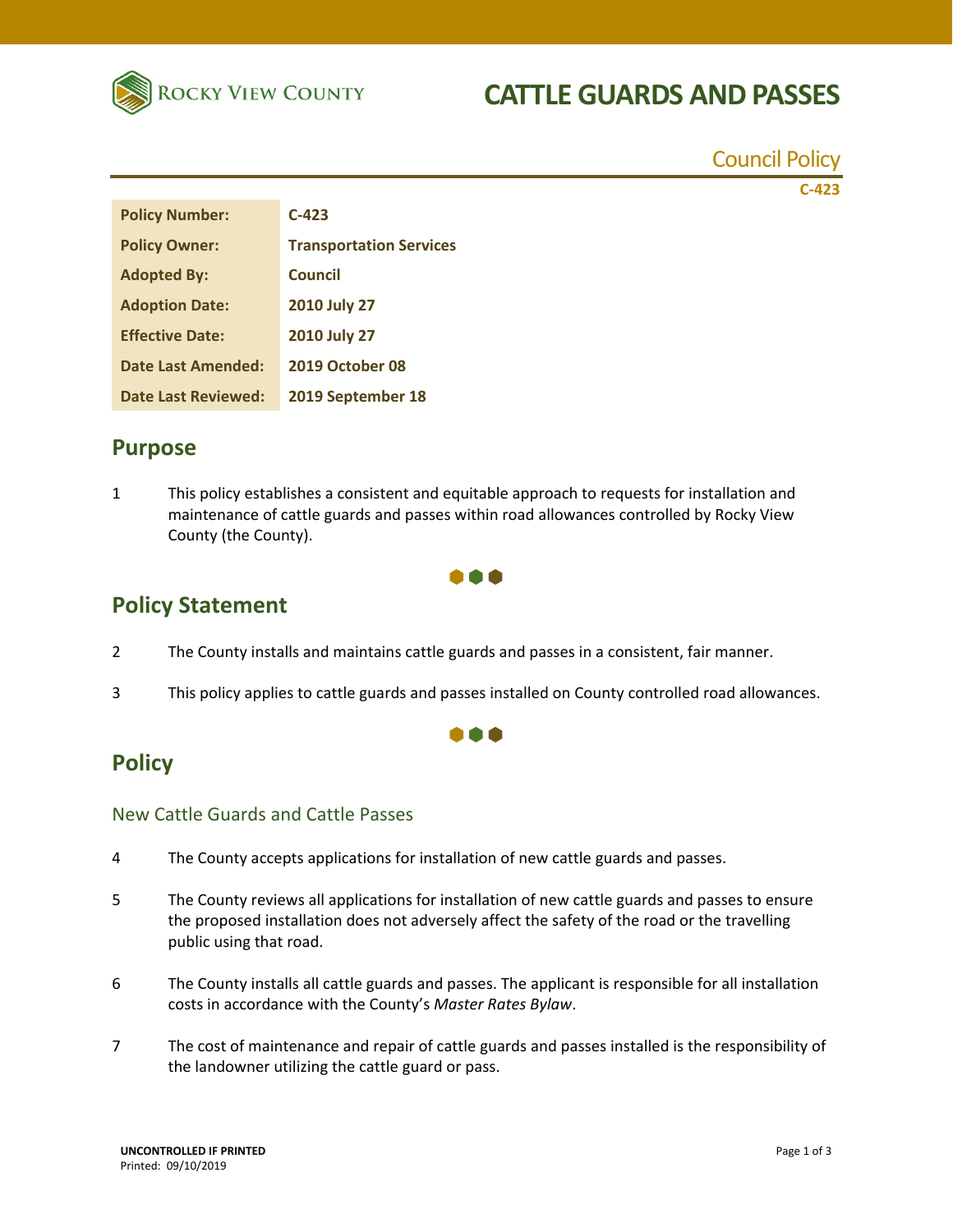

# **CATTLE GUARDS AND PASSES**

Council Policy

**C‐423**

#### Existing Cattle Guards and Cattle Passes

- 8 The County removes cattle guards and passes that are no longer required and rehabilitates the road.
- 9 If a cattle guard or pass is still required, any persons who directly benefit from the placement of the cattle guard or pass must participate in a cost‐sharing arrangement with the County for its regular maintenance and repair.
	- (1) Landowners who lease or rent their land to a person who benefits from the placement of a cattle guard or pass are responsible for the ongoing cost of maintenance and repair of the cattle guard or pass.
- 10 Cattle passes are deemed to be bridge structures by Alberta Transportation and strict regulations govern their inspection and maintenance. Repair costs for cattle passes may be significant.

 $\bullet \bullet \bullet$ 

## **References**

| <b>Legal Authorities</b>                              | N/A                                                                                                                                                                                 |  |
|-------------------------------------------------------|-------------------------------------------------------------------------------------------------------------------------------------------------------------------------------------|--|
| Related Plans, Bylaws, Policies, etc.                 | Rocky View County Master Rates Bylaw                                                                                                                                                |  |
| <b>Related Procedures</b>                             | Rocky View County procedure C-423, Cattle Guards and<br>Passes                                                                                                                      |  |
| Other                                                 | Rocky View County, County Servicing Standards, adopted by<br>resolution no. 188-13                                                                                                  |  |
|                                                       |                                                                                                                                                                                     |  |
| <b>Policy History</b>                                 |                                                                                                                                                                                     |  |
| Amendment Date(s) - Amendment<br><b>Description</b>   | 2019 October 08 – Council amended – Updated format,<br>٠<br>removed required acknowledgement from landowner for<br>leased and rented lands, removed limitation date in section<br>7 |  |
| Review Date(s) - Review Outcome<br><b>Description</b> | 2019 September 18 – Updates required to align with<br>٠<br>current practices and policy format                                                                                      |  |
|                                                       |                                                                                                                                                                                     |  |